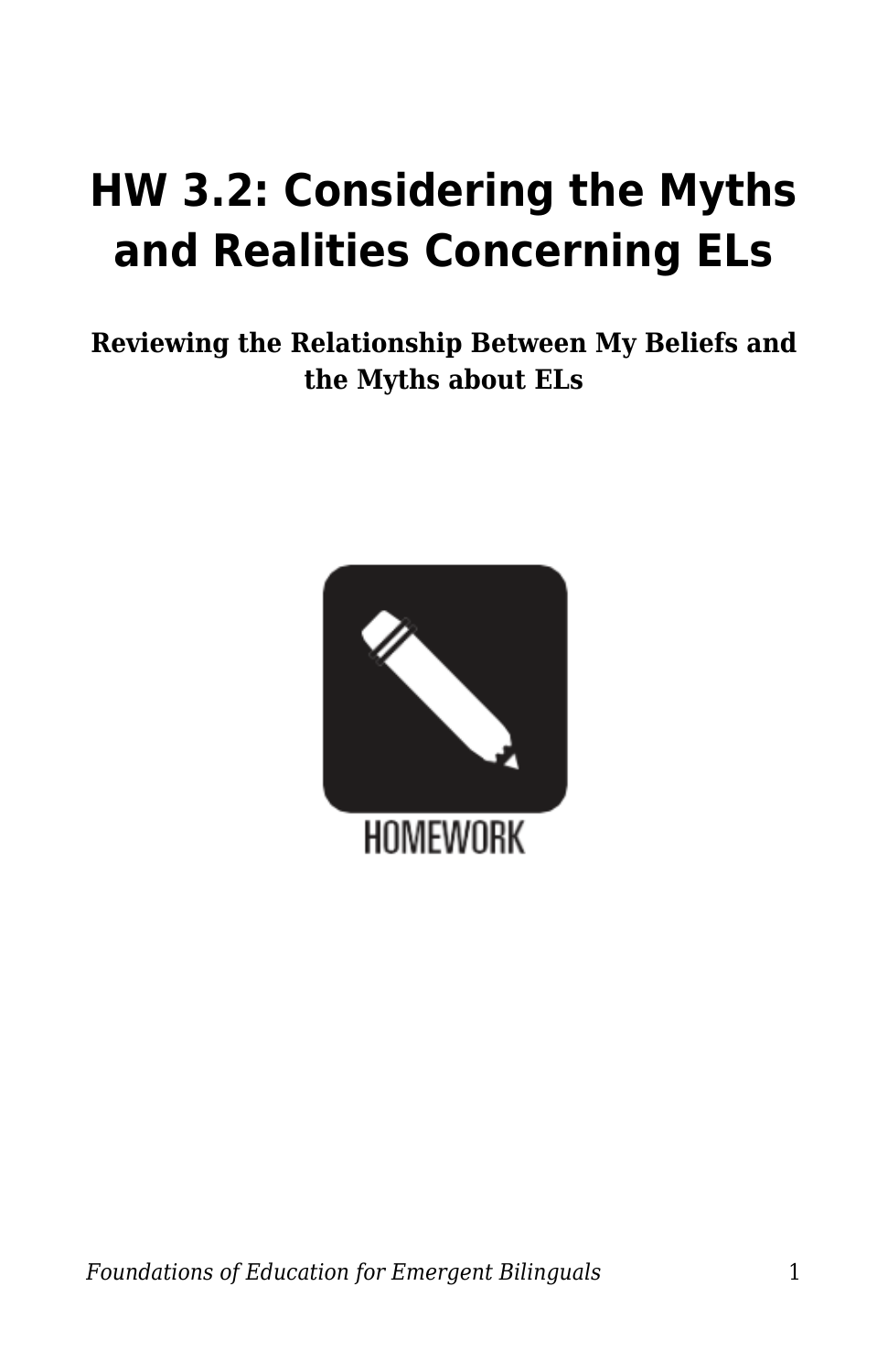| <b>Learning Outcome</b>                                                                                                                                                                                                                                                                                                                                                                          | Pedagogical<br><b>Intent</b>                                                                                                                                                           | <b>Student Position</b>                                                                                                                                                                                                                                                                                                                                                                                                                       |
|--------------------------------------------------------------------------------------------------------------------------------------------------------------------------------------------------------------------------------------------------------------------------------------------------------------------------------------------------------------------------------------------------|----------------------------------------------------------------------------------------------------------------------------------------------------------------------------------------|-----------------------------------------------------------------------------------------------------------------------------------------------------------------------------------------------------------------------------------------------------------------------------------------------------------------------------------------------------------------------------------------------------------------------------------------------|
| Identify your attitudes,<br>assumptions, and<br>beliefs and articulate<br>how they impact your<br>interaction with<br>students.<br><b>Identify the multiple</b><br>factors impacting the<br>school experience of<br>language minority<br>students, including<br>cognitive/academic,<br>social/affective and<br>linguistic development<br>issues.<br>Assessment: 50 pts.<br><b>Due: Session 4</b> | <b>Teachers can</b><br>apply the Tools<br>of the TELL<br>materials to<br>their work with<br>EL students,<br>enabling them<br>to increase<br>learning<br>opportunities<br>for students. | <b>Having extensively</b><br>explored the<br><b>Inclusive Pedagogy</b><br>characteristic of<br>collaboration,<br>students are<br>positioned to begin<br>exploring the<br>characteristics of<br>guiding principles<br>and essential policy.<br>In preparation for<br>the next session,<br>students read about<br>principles of second<br>language acquisition<br>and the identification<br>and assessment of<br>language minority<br>students. |

## **Instructions**

- 1. Read the article titled [School Level Identification](https://byu.box.com/s/k3obm9amxrfkhchs4aoelwjjt50jker7)... and [WIDA](https://byu.box.com/s/6fz9o21q02vb6ifnopocd8qar242gl74) [proficiency levels.](https://byu.box.com/s/6fz9o21q02vb6ifnopocd8qar242gl74)
- 2. Read "Myths About Acquiring a Second Language" pages 17-27, and "Assessment Myths", p. 47-69 in Myths and Realities: Best Practices for Language Minority Students.
- 3. In the space provided in the charts, write your own personal reactions to each of the myths, connecting them to your personal experiences. Click the [Response Charts](https://byu.box.com/s/mno16xqg1v5qspjs0bu5r44au5q58dq5) link and download it so that you can write on it.
- 4. Be prepared to share experiences during LA 6.3.

Note: Give particular attention to the five key ideas from Collier's